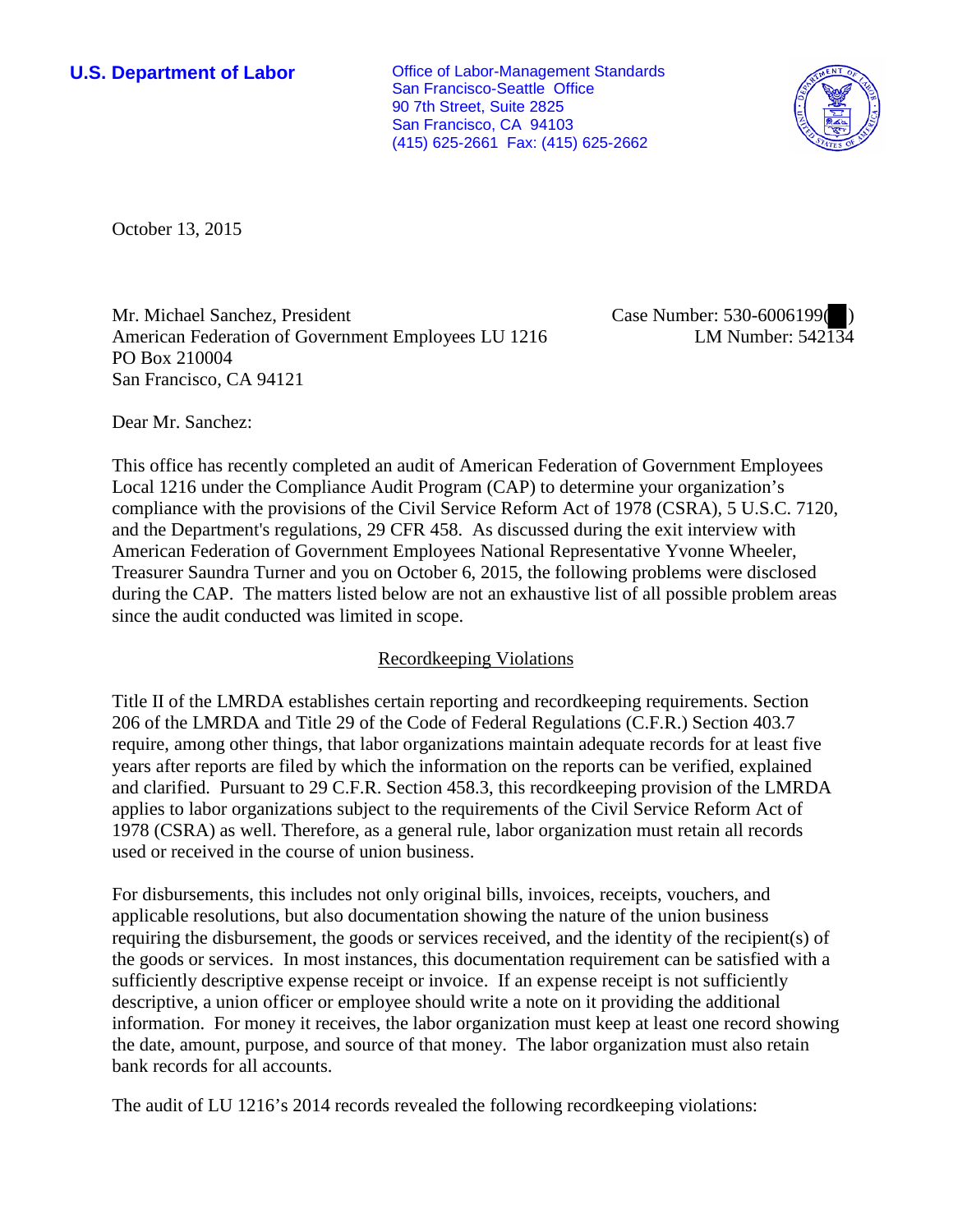Mr. Michael Sanchez October 13, 2015 Page 2 of 3

## 1. General Reimbursed and Credit Card Expenses

Local 1216 did not retain adequate documentation for reimbursed expenses and credit card expenses incurred by LU 1216 President Michael Sanchez, Former LU 1216 Treasurer and Former LU 1216 President totaling at least \$1,210.18. For example, three checks totaling \$650.00 were written to "AFGE Local" 1216" and cashed at the bank with no supporting documentation indicating the purpose of the withdrawal or the recipient of the cash. Additionally, there was no supporting documentation for a number of \$15.00 credit card charges to Constant Contact totaling \$135.00, a \$126.40 charge at "Pizza Joint," a \$15.18 charge at Walgreens, and a \$283.60 charge at Intuit. Local 1216 habitually did not document the nature of the union business requiring the disbursement, the good or services received, and the identity of the recipient(s) of the goods or services throughout the audit period. Lastly, credit card statements for March 2014 and December 2014 were missing from Local 1216's records.

2. Failure to Record Receipts

LU 1216 did not record in its receipts records a \$10,000.00 cash deposit on December 17, 2014. Union receipt records must include an adequate identification of all money the union receives. The records should show the date and amount received, and the source of the money.

As noted above, labor organizations must retain original receipts, bills, and vouchers for all disbursements. The president and treasurer (or corresponding principal officers) of your union, who are required to sign your union's LM report, are responsible for properly maintaining union records.

Based on your assurance that LU 1216 will retain adequate documentation in the future, OLMS will take no further enforcement action at this time regarding the above violations.

## Reporting Violations

Pursuant to 29 C.F.R., Section 458.3, the reporting requirement under 29 C.F.R. Section 403.2 (see Section 201(b) of the Labor-Management Reporting and Disclosure Act (LMRDA)) is made applicable to labor organizations subject to the requirements of the CSRA. This provision requires labor organizations to file annual financial reports that accurately disclose their financial condition and operations. The audit disclosed a violation of this requirement. The Labor Organization Annual Report Form LM-3 filed by Local 1216 for the fiscal year ended December 31, 2014, was deficient in the following areas:

1. Disbursements to Officers

LU 1216 did not include some reimbursements to officers totaling at least \$6,726.90 in the amounts reported in Item 24 (All Officers and Disbursements to Officers). It appears the union erroneously reported these payments in Item 54 (Other Disbursements).